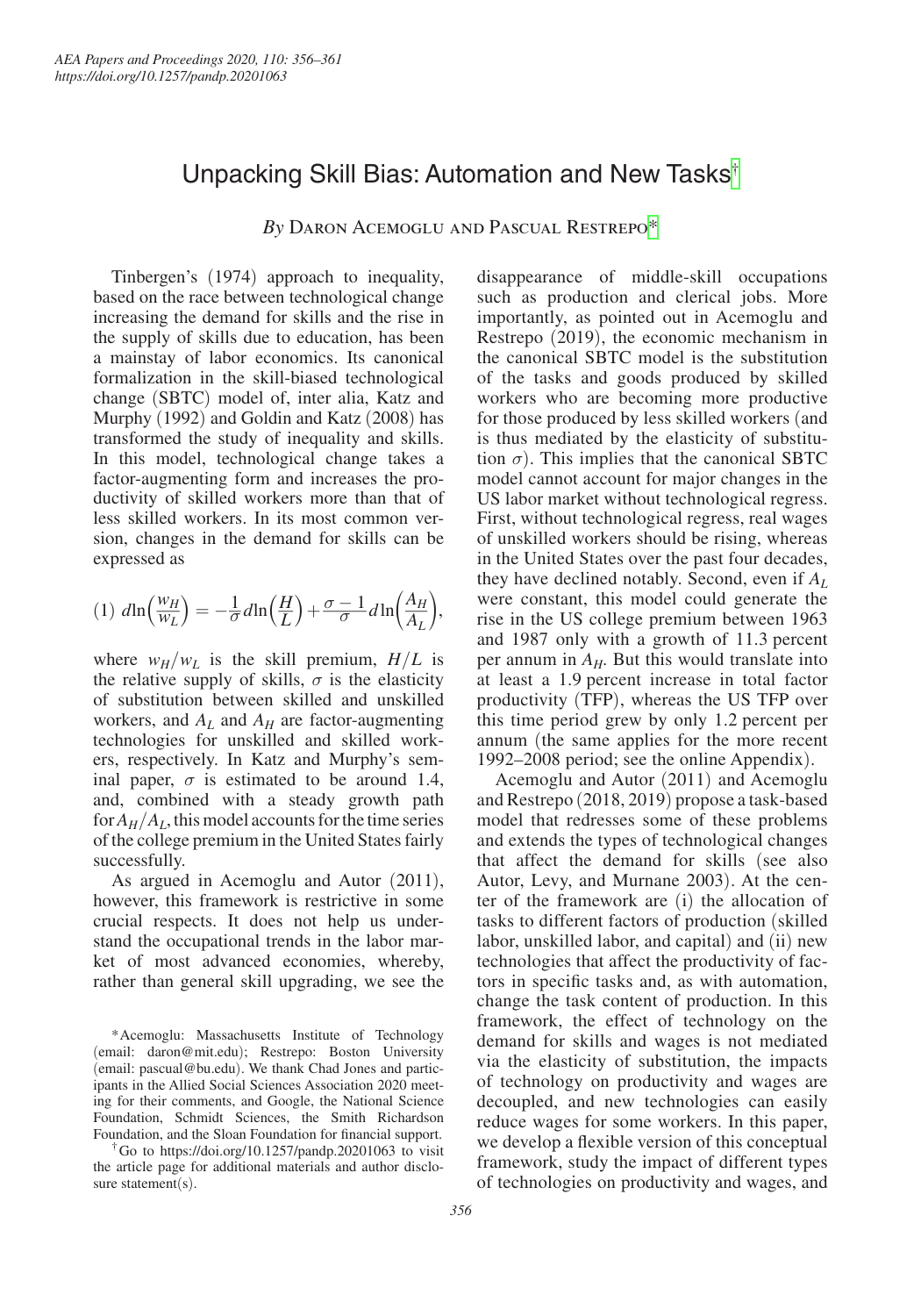provide evidence on the link between automation and inequality.<sup>1</sup>

#### **I. A Model of Tasks, Output, and Inequality**

We start with a single-industry model. The unique final good is produced from a mass *M* of tasks  $x \in \mathcal{T}$  combined via a constant elasticity of substitution aggregator:

substitution aggregation:  
\n
$$
Y = \left(\frac{1}{M} \int_{T} (My(x))^{\frac{\lambda - 1}{\lambda}} dx\right)^{\frac{\lambda}{\lambda - 1}},
$$

where  $\lambda \geq 0$  is the elasticity of substitution between tasks. Tasks are performed by unskilled labor  $\ell(x)$ , skilled labor  $h(x)$ , or capital  $k(x)$ :

$$
y(x) = \psi_L(x)\ell(x) + \psi_H(x)h(x) + \psi_K(x)k(x),
$$

where  $\psi_j(x) \equiv A_j \cdot \gamma_j(x)$  for  $j \in \{L, H, K\}$ denotes the productivity of factor *j* at task *x*.

We assume  $k(x)$  is produced using  $q(x)$  units of the final good, while skilled and unskilled labor is supplied inelastically, with market-clearing conditions  $L = \int_{\mathcal{T}} \ell(x) dx$  and  $H = \int_{\mathcal{T}} h(x) dx$ . We denote by  $\mathcal{T}_L, \mathcal{T}_H$ , and  $\mathcal{T}_K$  the set of tasks performed by each factor. A competitive equilibrium is represented by an allocation of tasks to factors and production of capital goods that maximizes net output  $Y - \int_{x}^{x} q(x)k(x) dx$ . The online Appendix shows that net output is given by

$$
NY = \left(\Gamma_L^{\frac{1}{\lambda}}(A_L L)^{\frac{\lambda-1}{\lambda}} + \Gamma_H^{\frac{1}{\lambda}}(A_H H)^{\frac{\lambda-1}{\lambda}}\right)^{\frac{\lambda-1}{\lambda}},
$$

where the share parameters, Γ*L* and Γ*H*, are endogenously determined and represent the range of tasks performed by the two types of labor:

$$
\Gamma_j = \frac{\frac{1}{M} \int_{\mathcal{T}_j} \gamma_j(x)^{\lambda - 1} dx}{1 - \frac{1}{M} \int_{\mathcal{T}_k} \left(\frac{\psi_K(x)}{q(x)}\right)^{\lambda - 1}} \quad \text{for } j \in \{L, H\}.
$$

 $1$ Our companion paper, Acemoglu and Restrepo  $(2020)$ , develops a multisector model with multiple skill types and estimates the contribution of factor-augmenting technological changes and changes in the task content of production to the evolution of US wage structure. It finds that the bulk of the changes are due to the task content of production.

Analogously to equation (1) in the canonical SBTC model, the effects of various technologies SBTC model, the effects of various technon<br>on the skill premium can be expressed as<br> $(2) d\ln\left(\frac{w_H}{w_L}\right) = -\frac{1}{\sigma} d\ln\left(\frac{H}{L}\right) + \frac{\sigma - 1}{\sigma} d\ln\left(\frac{H}{L}\right)$ 

$$
(2) \ d\ln\left(\frac{w_H}{w_L}\right) = -\frac{1}{\sigma} d\ln\left(\frac{H}{L}\right) + \frac{\sigma - 1}{\sigma} d\ln\left(\frac{A_H}{A_L}\right)
$$

$$
+ \frac{1}{\lambda} d\ln\left(\frac{\Gamma_H}{\Gamma_L}\right)\Big|_{\frac{A_H}{A_L}},
$$

where the last term—the main difference from equation (1)—is evaluated at the initial ratio of effective skilled to unskilled labor,  $A_H H/A_L L$ , and captures the effect of changes in the allocation of tasks to factors on the skill premium. Moreover,

Moreover,  
\n
$$
\sigma = \lambda / \left(1 - \frac{\partial \ln(\Gamma_H / \Gamma_L)}{\partial \ln(A_H H / A_L L)}\right) \ge \lambda
$$

is the *derived* elasticity of substitution between skilled and unskilled labor. This elasticity reflects two types of substitution: substitution between tasks, represented by  $\lambda$  (with more productive skilled labor, there is greater production of skill-intensive tasks), and substitution at the extensive margin, whereby some tasks are reallocated from unskilled labor and capital to skilled labor. It is because of this second type of substitution that  $\sigma \geq \lambda$ .

In addition to factor-augmenting changes the  $A_L$ ,  $A_H$ , and  $A_K$  terms—that increase the productivity of a factor in all tasks, this framework enables us to analyze the impact of technologies that affect the productivity of a factor in some tasks. Particularly relevant is *automation* changes that enable capital to be used in tasks that were previously performed by labor (or equivalently increase the productivity of capital in such tasks). For example, robots can become more productive in welding, a task that was previously performed by human welders. The effects of automation and other technological changes affecting the allocation of tasks to factors work through the last term in equation (2).

Formally, consider an increase in  $\gamma_K(x)$  for a set of tasks currently not in  $T_K$ . This type of advance in automation technology will lead to an expansion in the set of tasks allocated to capital,  $T_K$ . Automation can displace skilled or unskilled labor. In the context of industrial robotics technology, the evidence presented in Acemoglu and Restrepo (forthcoming) suggests that most of the automated tasks used to be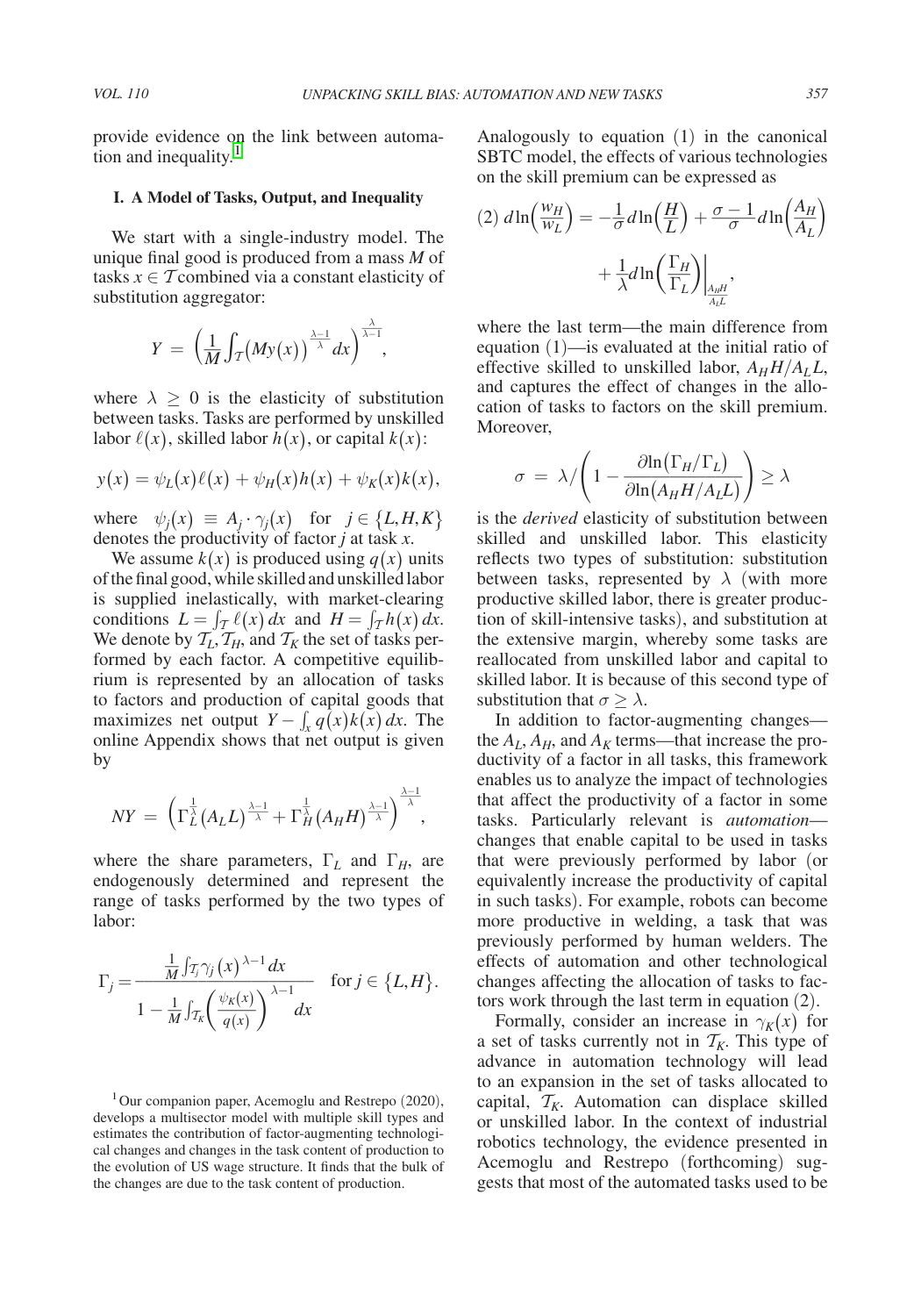performed by less skilled workers, and we start with this case. We also simplify the analysis by assuming that  $\gamma_K(x) = 0$  for all  $x \notin \mathcal{T}_K$  and that if a task *can* be automated and produced by capital it *will* be produced by capital in equilibrium (see the online Appendix for primitive conditions that ensure this).

PROPOSITION 1: *Consider an improvement in automation technologies such that the productivity of capital in a set of tasks in*

$$
\mathcal{A} \subset \mathcal{T}_L \text{ increases to } \psi_K(x) > 0. \text{ Then}
$$
\n
$$
d \ln \left( \frac{w_H}{w_L} \right) = \frac{1}{\sigma} \frac{\int_A \gamma_L(x)^{\lambda - 1} dx}{\int_{\mathcal{T}_L} \gamma_L(x)^{\lambda - 1} dx}.
$$

*Moreover,*  $w_H$  increases, while  $w_L$  may increase *or decrease.*

Several points are worth noting. First, the effect of automation technologies on the skill premium is completely driven by the set of tasks (weighted by their effective productivity) that unskilled labor loses relative to the entire set of tasks previously performed by these workers (and it is not mediated by the elasticity of substitution, and  $\sigma$  does not need to be greater than one). This close connection between the set of tasks reallocated and factor price changes is the main conceptual insight of this class of models. Second, advances in automation technologies increase TFP, but these effects, coming from cost savings due to automation, may be small (see the online Appendix). Third, the magnitude of the change in the skill premium is decoupled from productivity increases.[2](#page-2-0) Fourth, the unskilled wage may decline, and this happens

<span id="page-2-0"></span><sup>2</sup>Specifically, in the canonical SBTC model, we pled from productivity increases.<sup>2</sup> Fourth, the<br>
unskilled wage may decline, and this happens<br>
<sup>2</sup> Specifically, in the canonical SBTC model, we<br>
have  $\frac{dlnTFP}{dln(w_H/w_H)}\Big|_{A_L} = s_H \cdot \sigma/(\sigma - 1)$ , where  $s_H$  is the share of skilled labor in value added. Thus, to get the demand for skilled labor to increase by 1 percent, one needs a 0.83 percent increase in productivity. Instead, in our  $d\ln(w_H/w_H)|_{A_L}$   $H^{-\sigma}/(e^{-\sigma})$ , where  $\sigma_H$  and  $\sigma$ <br>share of skilled labor in value added. Thus, to get the<br>demand for skilled labor to increase by 1 percent, one needs<br>a 0.83 percent increase in productivity. Instead, in where  $\pi > 0$  is the average proportional cost reduction in automated tasks. This expression shows that, when  $\pi \rightarrow 0$ , our model generates large swings in the skill premium from very small changes in TFP. Because of this difference, our framework generates sizable changes in the skill premium for reasonable changes in TFP. For example, if automation reduces the cost of producing a task by  $\pi = 30$  percent, as in the case of industrial robots, then the increase in the college

precisely when the increase in TFP is small (Acemoglu and Restrepo 2018), but the skilled wage always increases because tasks produced by other factors, which are *q* complements to those produced by skilled workers, are becom-ing cheaper.<sup>[3](#page-2-1)</sup>

This framework also allows us to study the implications of new labor-intensive tasks. The role of new tasks is emphasized in Acemoglu and Restrepo (2018, 2019) in both maintaining a stable labor share in GDP in the face of steady automation and as a source of productivity growth. For example, design tasks, most manufacturing engineering tasks, most back-office activities, and all programming occupations are new relative to the first half of the twentieth century and have been major drivers of the growth of labor demand.

PROPOSITION 2: *Suppose a small set of new tasks* (*expanding M*) *is introduced. If skilled workers have comparative advantage in these tasks—that is,*  $w_H/\psi_H(x) < w_L/\psi_L(x)$  *at cur-*

rent wages—then the skill premium increases by  
\n
$$
d\ln\left(\frac{w_H}{w_L}\right) = \frac{1}{\sigma} \frac{\int \sqrt{\gamma_H(x)}^{\lambda-1} dx}{\int \int \int \sqrt{H(x)} dx}
$$

*If*, *on the other hand*, *unskilled workers have comparative advantage in these tasks—that is*,  $w_L / \psi_L(x)$   $\langle$   $w_H / \psi_H(x)$  *at current wages*—

then the skill premium will decline by  
\n
$$
d\ln\left(\frac{w_H}{w_L}\right) = -\frac{1}{\sigma} \frac{\int_N \gamma_L(x)^{\lambda-1} dx}{\int_{\mathcal{T}_L} \gamma_L(x)^{\lambda-1} dx}.
$$

The interpretation of this proposition is similar to that of Proposition 1. In particular, the effect on the skill premium is again a function of the set of tasks reallocated across factors. Analogously, these changes always increase TFP, but small changes in TFP can go hand in hand with sizable changes in the skill premium.

premium between 1963 and 1987 can be explained with as

<span id="page-2-1"></span>little as 0.54 percent per annum growth in TFP.<br><sup>3</sup>Some of the automated tasks in  $\mathcal A$  may have previously been performed by skilled workers: artificial intelligence may replace tasks currently employing skilled workers, and many of the iconic innovations of the industrial revolution automated spinning, weaving, and knitting tasks previously performed by skilled artisans. If so, automation may have the opposite effect on the skill premium.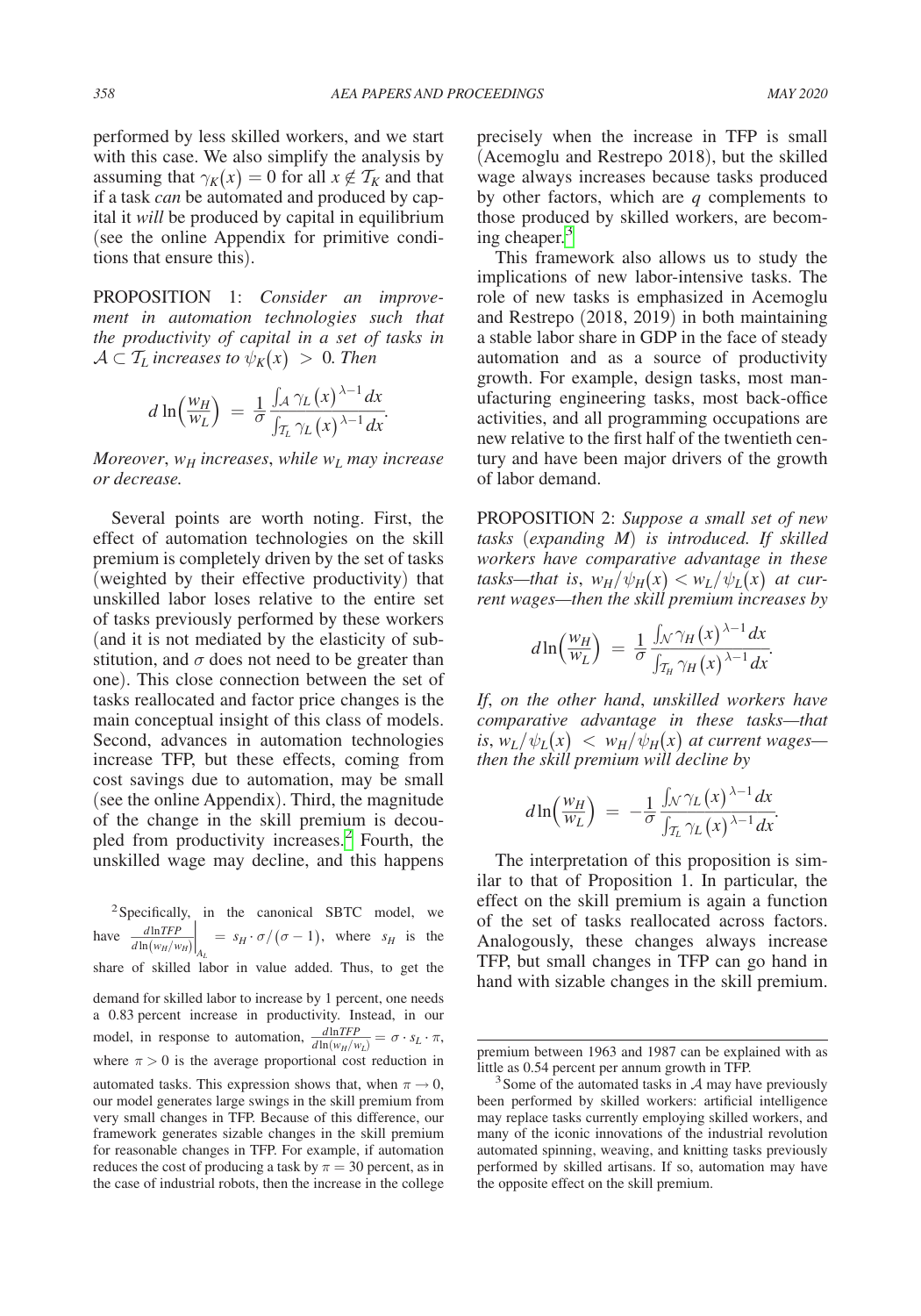Two other types of technological changes can be studied in this framework. The first is "standardization," which involves the simplification of previously complex and skilled tasks so that they can now be more cheaply performed by unskilled workers. The second is "skill upgrading," which involves the transformation of unskilled tasks so that they can be more productively performed by skilled workers. We derive the implications of these two types of technological changes in the online Appendix.

### **II. Empirical Evidence from US Industries**

We next suppose that the model outlined in the previous section describes production at the industry level and then use industry-level data from the United States to investigate whether automation and new tasks are associated with changes in the relative demand for skills. We follow Acemoglu and Restrepo (2019), which shows how changes in the task content of production across industries can be estimated. We use data from the Bureau of Economic Analysis, the Bureau of Labor Statistics, and National Income and Product Accounts on factor shares, factor prices, and capital stocks for 1947–1987 and 1987–2016 at the three-digit industry level and exclude industries heavily dependent on commodity prices—in particular, oil and gas, mining, and agriculture, which exhibit large temporary fluctuations in factor shares. This leaves us with 44 industries. We combine these with data on wage bills and hours of work by college and high school workers from the US Censuses and the American Community Survey.<sup>5</sup>

We follow Acemoglu and Restrepo (2019) in constructing estimates of displacement and reinstatement effects (corresponding to automation and the creation of new tasks) at the industry level for our two subperiods. Displacement (respectively, reinstatement) effects correspond to declines (respectively, increases) in the labor share of value added in an industry not explained by changes in factor prices over a five-year period. In the online Appendix, we provide details on data sources and the construction of these variables and present descriptive statistics. Both measures are expressed in percent changes, so that a 0.1 displacement corresponds to a 10 percent decline in the labor share.

Using these measures, we estimate the following model separately for the two periods:

(3) 
$$
\Delta
$$
 Skill Dem<sub>i</sub> =  $\beta_d$  displacement<sub>i</sub>

$$
+\beta_r
$$
reinstatement<sub>i</sub> +  $\varepsilon_i$ ,

where  $\Delta$ *Skill Dem<sub>i</sub>*—our measure of industry-level increase in the relative demand for skills—is the change in the log of the college wage bill relative to the high school wage bill in each industry during the relevant period. All regressions are weighted by the average share of the wage bill accounted by the industry during the period. These regression results are presented in the online Appendix. Here we depict them visually.

[Figure 1](#page-4-0) shows a strong association between industry-level demand for skills and our measures of displacement (due to automation) and reinstatement (due to new tasks). During both subperiods, displacement is associated with increases in the relative demand for skills of the industry, though displacement changes are larger and the relationship becomes steeper in 1987–2016, as shown in panel B. A 10 percent increase in displacement during 1987–2016 is associated with an 8 percent increase in the relative demand for college workers (standard  $error = 0.015$ . This estimate implies that displacement alone explains about 30 percent of the variation in the demand for skills across industries during this period.<sup>[6](#page-3-2)</sup> Panels C and D

<span id="page-3-0"></span><sup>&</sup>lt;sup>4</sup>This is in contrast to the extension considered in Acemoglu and Restrepo (2018), where we assume that new tasks are always performed by skilled workers.

<span id="page-3-1"></span><sup>&</sup>lt;sup>5</sup>We follow Acemoglu and Autor  $(2011)$  and define college workers as those with a college degree and half of those with some college. High school workers are therefore those with a high school degree or less and half of those with some college.

<span id="page-3-2"></span><sup>&</sup>lt;sup>6</sup>The 0.55 percent increase in displacement per annum at the aggregate level during this period could account for as much as a 0.44 percent increase in the demand for college skills (out of an estimated shift in the relative demand of 2.4 percent per annum (see Acemoglu and Autor 2011)). Assuming that  $\pi = 30$  percent, this substantial increase in the relative demand for college skills is consistent with automation technologies increasing TFP by as little as 0.11 percent per annum between 1987 and 2016.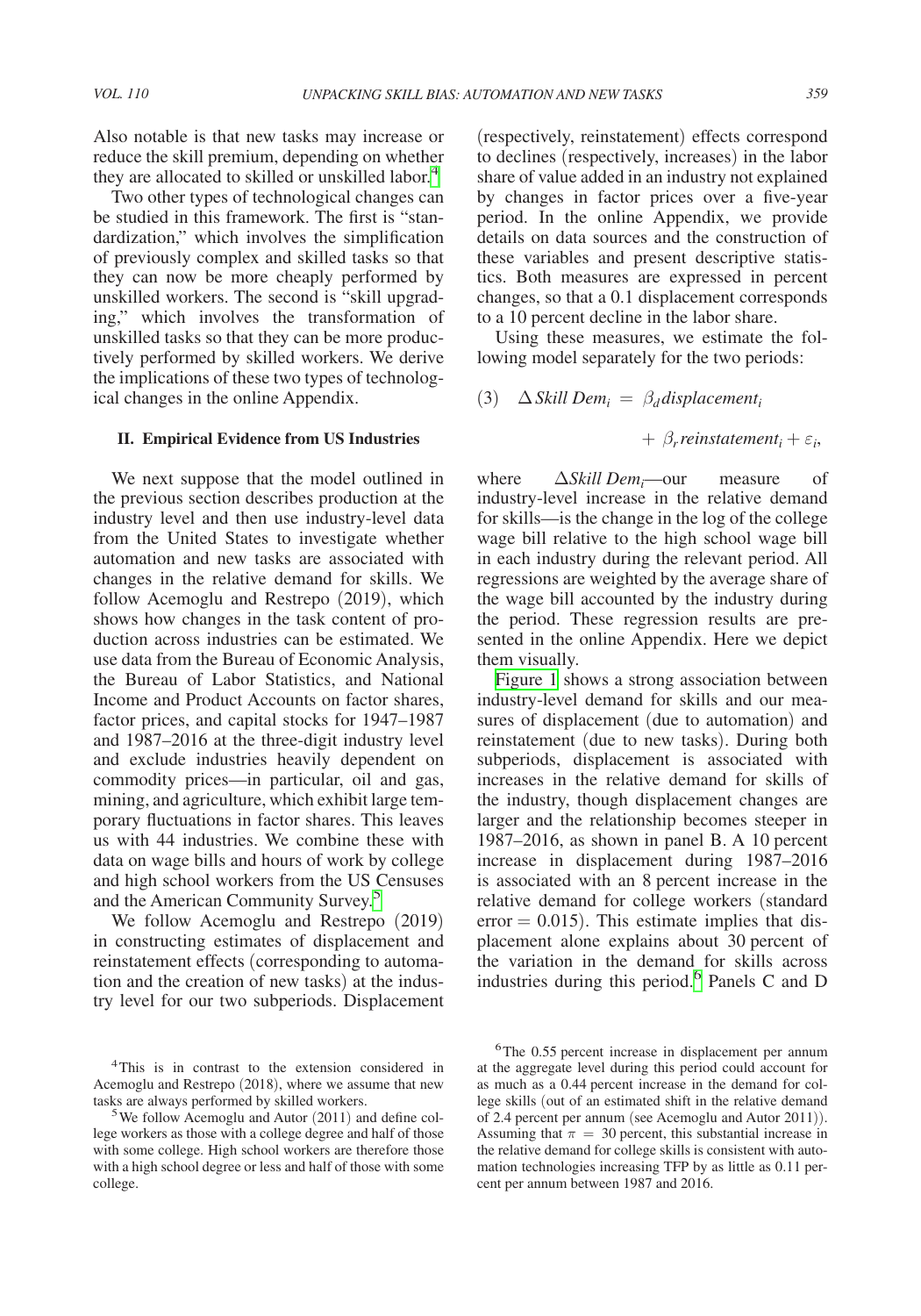

<span id="page-4-0"></span>Panel A. Displacement, 1947–1987

Panel B. Displacement, 1987–2016

Figure 1. Change in Relative Demand for Skills 1947–1987 and 1987–2016 versus Displacement and Reinstatement

*Notes:* Relative demand for skills is measured as the log of the college wage bill relative to the high school wage bill. See the online Appendix for details and derivation of the estimates for displacement and reinstatement.

depict the relationship between reinstatement and the demand for skills. Greater reinstatement is associated with lower relative demand for skills during 1947–1987, presumably because unskilled labor had a comparative advantage in many of the new tasks introduced during this period. In contrast, reinstatement goes hand in hand with greater demand for skills in 1987– 2016, which we interpret as new tasks being allocated to skilled workers during the past three decades. Our estimates suggest that during this latter period, a 10 percent increase in reinstatement is associated with a 7 percent increase in the relative demand for college workers (standard error  $= 0.035$ ).<sup>[7](#page-4-1)</sup>

<span id="page-4-1"></span>7The online Appendix provides several robustness checks, using different measures of the demand for skills and different constructions of the displacement and reinstatement effects, and also presents estimates from several regression models. These results confirm the patterns summarized in the text.

#### **III. Conclusion**

Automation and new tasks can have sizable effects on the demand for skills and factor prices (including declines in the wages for some or all types of labor), while leading to only small changes in TFP. These effects are not mediated by the elasticity of substitution between factors and instead operate via the changes in the allocation of factors to tasks (the task content of production). This contrasts with factor-augmenting technological changes, which are assumed to raise the productivity of factors in *all* tasks and therefore always cause large TFP increases.

We have argued that the canonical SBTC model can be significantly enriched by incorporating this task-level perspective and technologies that change the allocation of tasks to factors. We also document that proxies for automation and the introduction of new tasks are robustly associated with changes in the relative demand for skills at the industry level. This perspective further suggests that a primary